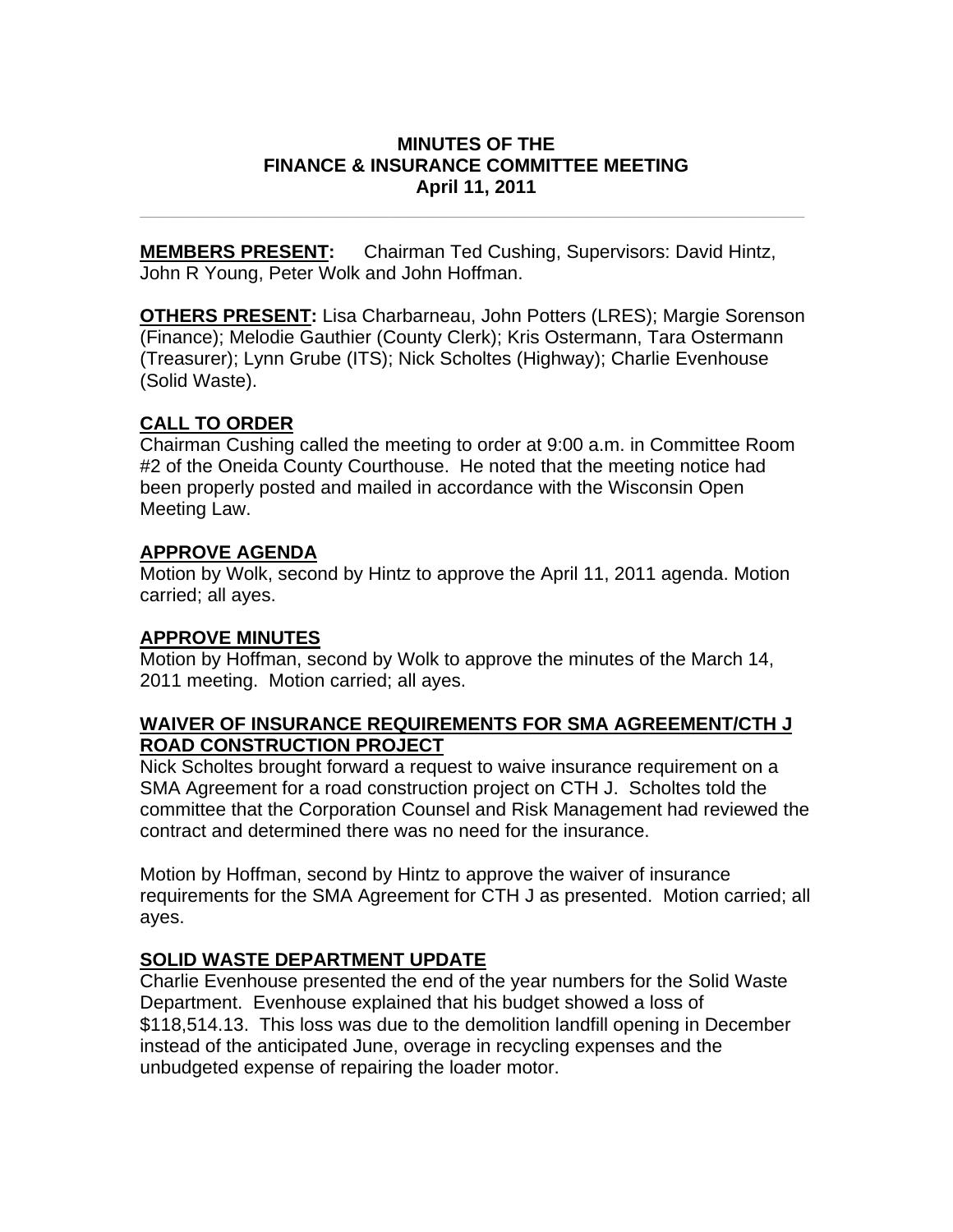Finance & Insurance Committee Meeting Minutes April 11, 2011 Page 2

Peter Wolk asked Evenhouse why Oneida County should stay in the landfill business.

Evenhouse responded that with a government run landfill there are more private collectors. If a private company takes over, there will be more price increases more often to the public. Having a County entity keeps the players in check.

Motion by Young, second by Hintz to accept the Solid Waste Year End Report as presented. Motion carried; all ayes.

## **VOUCHERS, REPORTS and PURCHASE ORDERS**

County Clerk

Motion by Hoffman, second by Wolk to approve the bills and vouchers as presented. Motion carried; all ayes.

#### Treasurer

Motion by Wolk, second by Hintz to approve the bills and vouchers as presented. Motion carried; all ayes.

Motion by Hoffman, second by Wolk to approve the March 2011 Statement of Cash as presented. Motion carried; all ayes.

Motion by Hoffman, second by Hintz to approve the Cassian Unlawful Tax Correction as presented. Motion carried; all ayes.

Motion by Hintz, second by Wolk to accept the Program Evaluation and ranking of services as presented. Motion carried; all ayes.

#### Information Technology Services

Motion by Hoffman, second by Wolk to approve the Bills and vouchers for ITS as presented. Motion carried; all ayes.

Motion by Cushing, second by Hoffman to approve the ITS Department March Accounting as presented. Motion carried.

Motion by Hoffman, second by Hintz to approve the Program Evaluation and ranking of services as presented. Motion carried; all ayes.

#### Finance

Motion by Hoffman, second by Wolk to approve the Blanket Purchase Orders and bills and vouchers as presented. Motion carried; all ayes.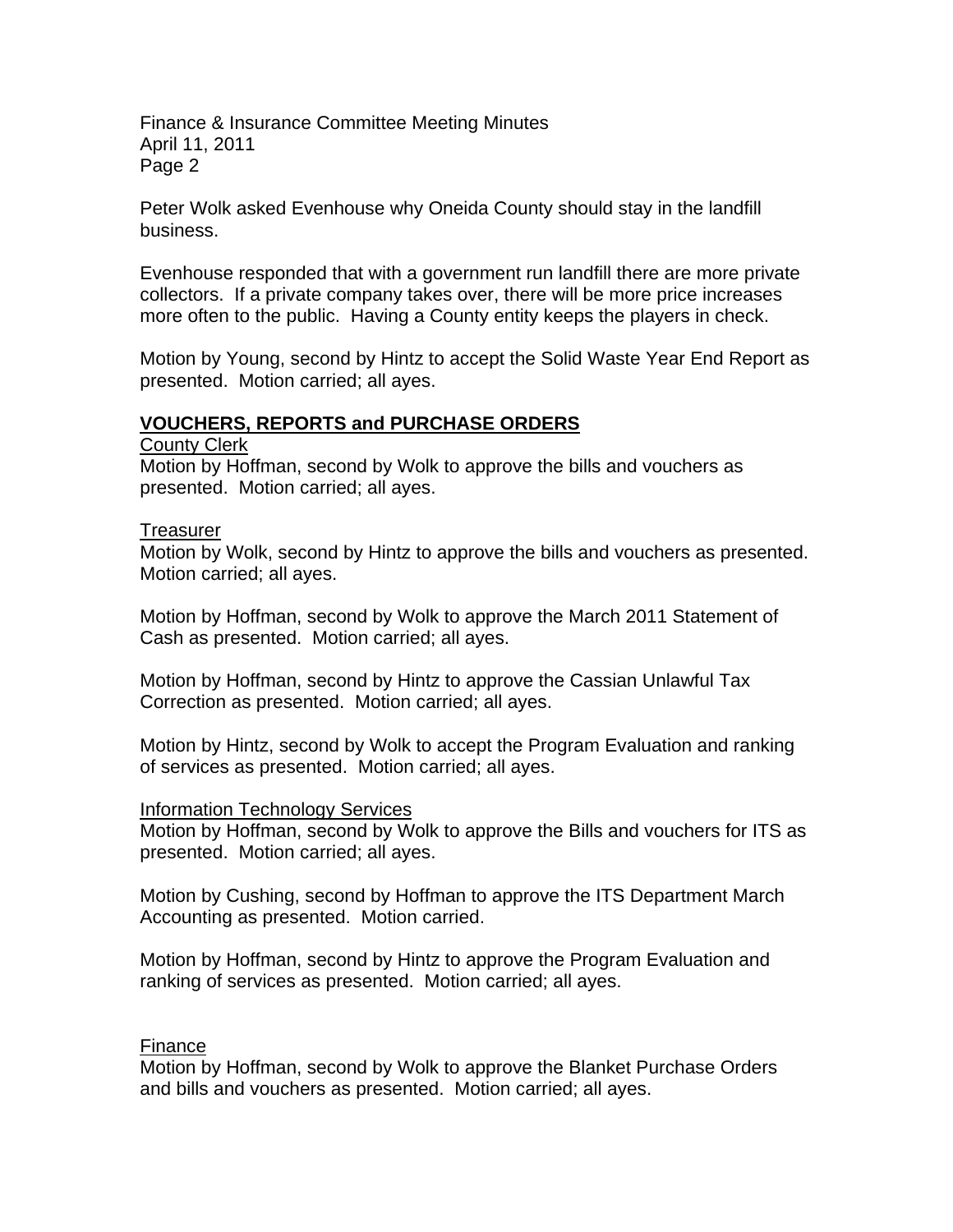Finance & Insurance Committee Meeting Minutes April 11, 2011 Page 3

Motion by Cushing, second by Wolk to approve the February 2011 General Investments as presented. Motion carried; all ayes.

Motion by Hoffman, second by Wolk to approve the Program Evaluation and ranking of services as presented. Motion carried; all ayes.

Motion by Cushing, second by Young to approve the County Board ranking of services as presented. Motion carried; all ayes.

#### **OUT OF COUNTY TRAVEL**

Cushing explained that due to a timing issue, three members of the Finance Committee attended a meeting out of town with prior approval of the committee.

Motion by Hintz, second by Wolk to approve the out of town travel to a meeting in Keshena on March 14, 2011 retroactively for John Young and John Hoffman. Motion carried; all ayes.

The committee discussed some options to avoid this situation in the future.

Motion by Cushing, second by Wolk to have John Young talk to Corporation Counsel Desmond to amend the language in the County Code regarding out of county travel. Motion carried; all ayes.

#### **LINE ITEM TRANSFERS**

Motion by Cushing, second by Wolk to approve the line item transfers for 2010 and 2011 as presented. Motion carried; all ayes.

#### **RESOLUTION FOR LINE ITEM TRANSFERS**

Motion by Cushing, second by Wolk to approve the resolution regarding line items transfers and forward on to the County Board. Motion carried; all ayes.

## **RESOLUTION FOR OVERDRAWN ACCOUNTS**

Motion by Cushing, second by Hintz to approve the resolution regarding overdrawn accounts and forward on to the County Board. Motion carried; all ayes.

#### **PUBLIC COMMENT**

None.